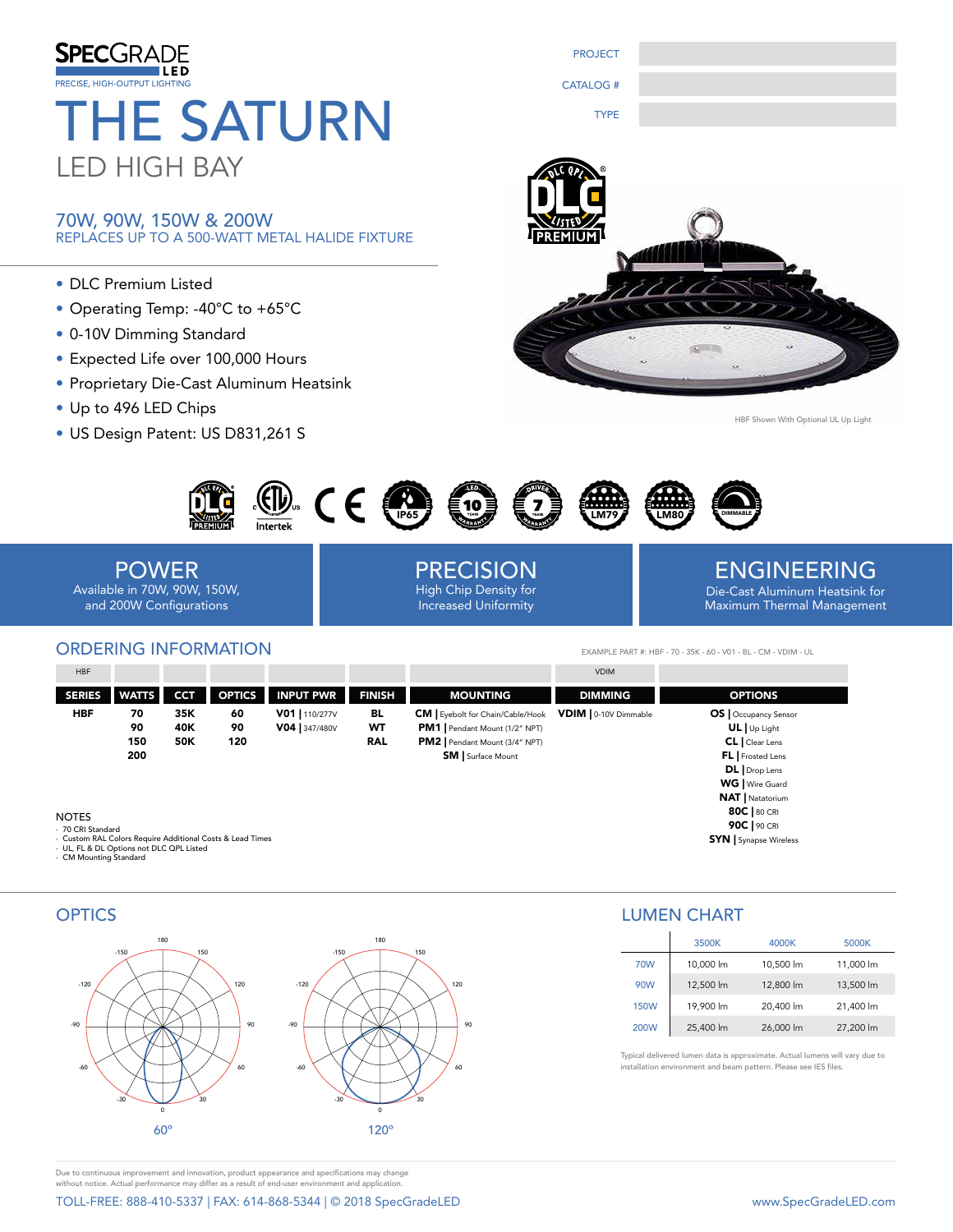# THE SATURN LED HIGH BAY



### SPECIFICATIONS

Expected Life | Over 100,000 hrs. Rating | IP65 Color Rendering Index (CRI) | >70 Operating Temp | -40°C – +65°C Relative Humidity | 0-90% RH Power Factor | >98% Input Line Voltage | 90-305/249-528 VAC Input Line Frequency | 50/60 Hz LED Chips | LUMILEDS Driver | Dimmable 0-10V Standard Hanging Weight 70W: 8 lbs 90W: 8 lbs 150W: 12.3 lbs 200W: 13.6 lbs LED Efficiency - 3500K, 133 lm/w

- 4000K, 149 lm/w
- 5000K, 157 lm/w

#### Surge Protector | 4kV

# PRODUCT DRAWINGS

#### 70W & 90W



12 1/2"

**LISTINGS** ETL Listed

CE Listed DLC Premium Listed

# **MATERIALS**

Housing | Die Cast Aluminum A380 Alloy ADC12 Gasketing | Neoprene Rubber Hardware | 18-8 Stainless Steel Finish | Protective UV Stabilized Powdercoat 4000 Hour Salt Spray Tested to ASTM B117 Lens | Pure Cast Acrylic. 4mm Thick

#### WARRANTIES See Website for De

Housing | 10-Year LED | 10-Year Driver | 7-Year

6 1/4"  $2^{3/4}$ " INSIDE DIAMETER 3/4"



150W & 200W



150W & 200W CM Mount

70W & 90W CM Mount

150W & 200W PM1 & PM2 Mount

70W & 90W PM1 & PM2 Mount





Due to continuous improvement and innovation, product appearance and specifications may change without notice. Actual performance may differ as a result of end-user environment and application.